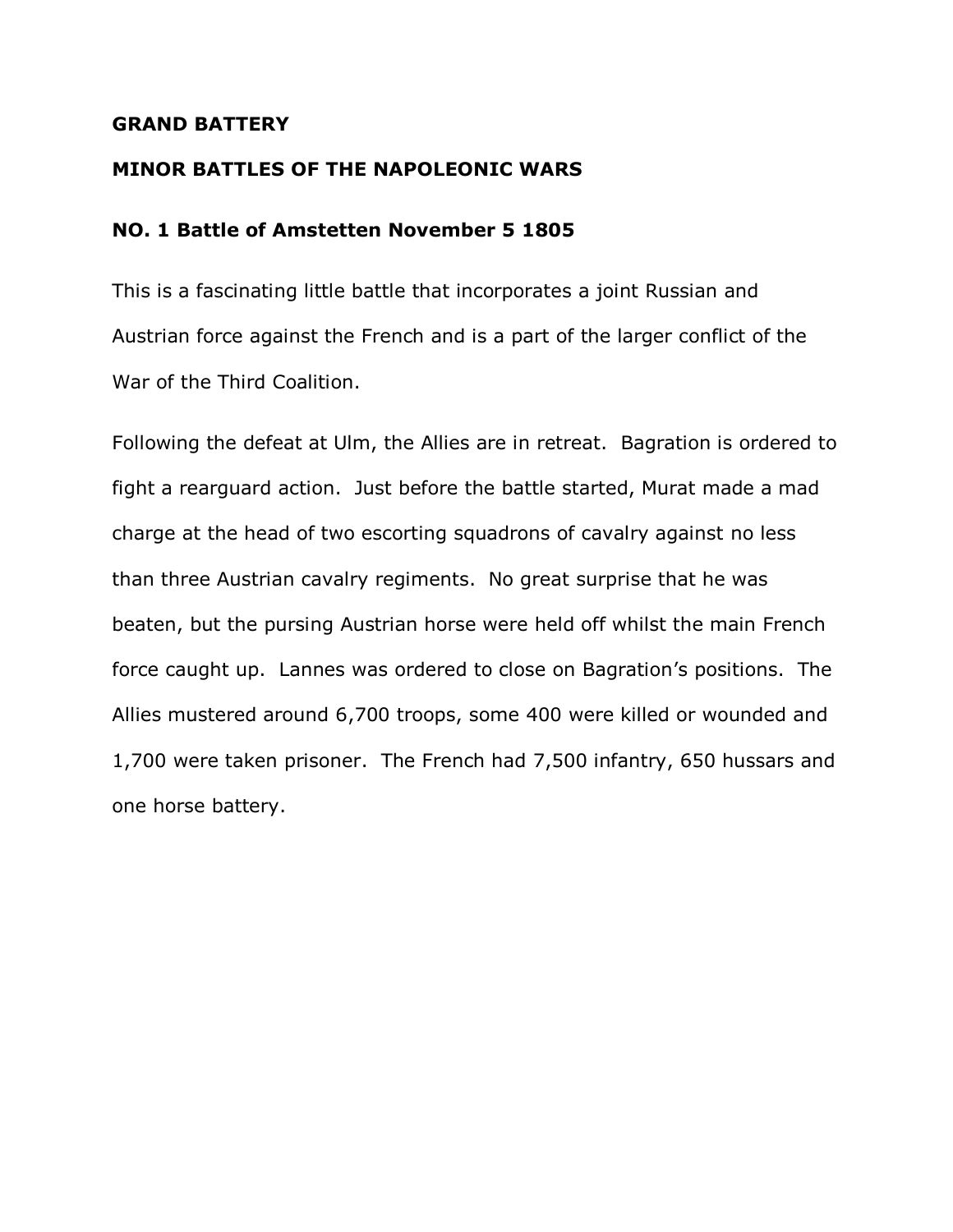### **Wargaming Amstetten**

For the Austrians and Russians this is a delaying action. They must attempt to remain on the battle for 10 turns. At that point, they can then retreat off table beyond Amstetten. The French can win by destroying, routing or capturing the Allied force before turn 10.

## **Bagration's Allied Force**

| <b>Bagration</b>                                           | <b>Able</b>               |
|------------------------------------------------------------|---------------------------|
| Kiev Grenadier Regt (2 Fusilier<br>battalions) (900)       | <b>Experienced Steady</b> |
| Kiev Grenadier Regt (Grenadier<br>battalion) (450)         | <b>Veteran Steady</b>     |
| Azov Musketeer Regiment (2<br>battalions) (900)            | <b>Experienced Steady</b> |
| Azov Musketeer Regiment<br>(Grenadier battalion) (450)     | <b>Experienced Steady</b> |
| 6 <sup>th</sup> Jaeger Regiment (3)<br>battalions) (1350)  | <b>Veteran Confident</b>  |
| Horse Artillery (6 pdr)                                    | <b>Experienced Steady</b> |
| <b>Von Nostitz-Reineck's</b>                               | <b>Cautious</b>           |
| (Austrian Infantry)                                        |                           |
| 7 <sup>th</sup> Grenz Regiment (2)<br>battalions) (900)    | <b>Experienced Steady</b> |
| 9 <sup>th</sup> Grenz Regiment (2)<br>battalions) (900)    | <b>Experienced Steady</b> |
| <b>Friedrich Wilhelm Prince</b>                            | <b>Able</b>               |
| <b>Hohenloe-Kirchberg</b>                                  |                           |
| 4 <sup>th</sup> Hussars (2 squadrons)<br>(195)             | <b>Experienced Steady</b> |
| $11th$ Hussars (3 squadrons)<br>(260)                      | <b>Experienced Steady</b> |
| 7 <sup>th</sup> Kuirassier Regiment (3<br>squadrons) (260) | <b>Experienced Steady</b> |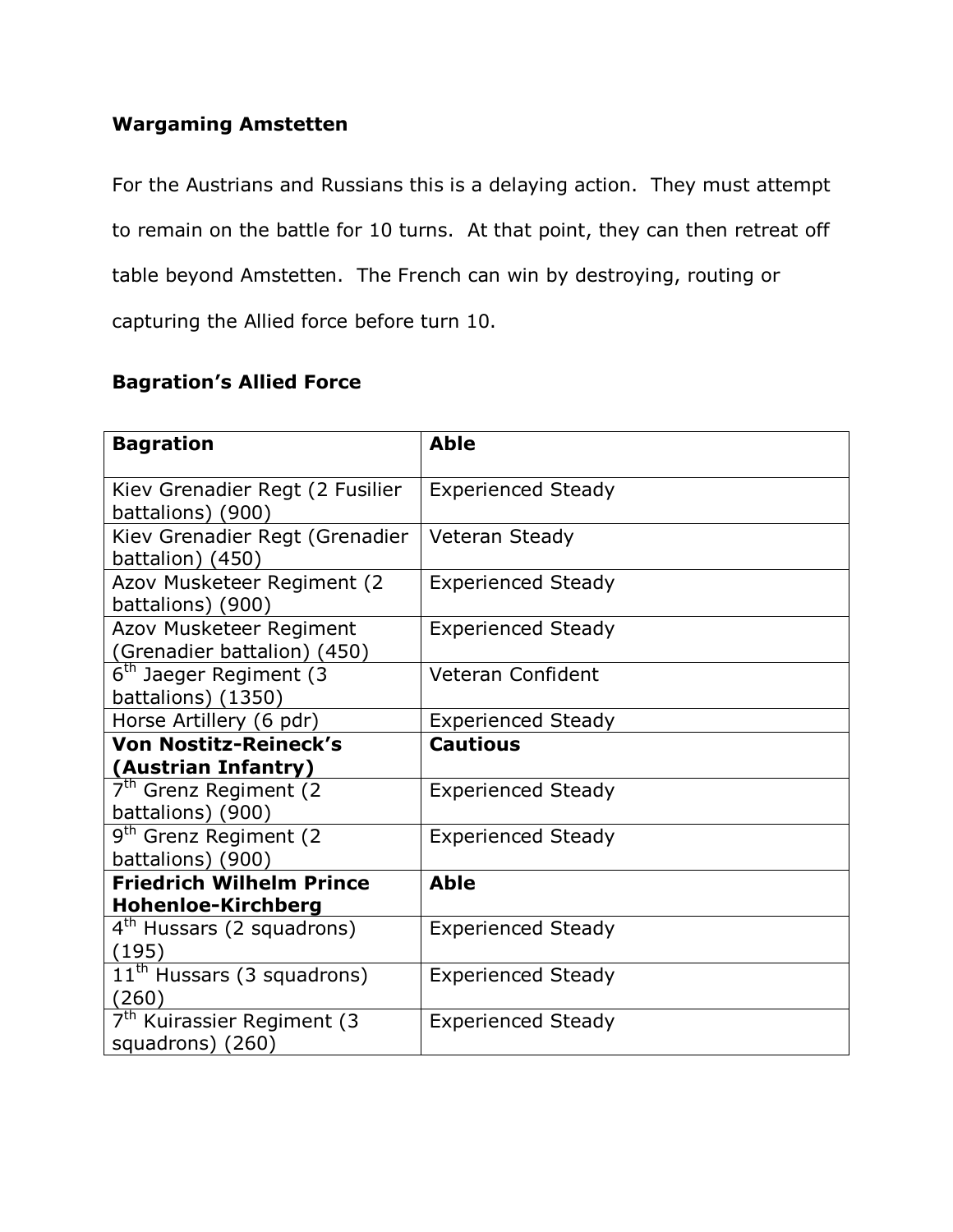# **Murat's Force**

| <b>Murat - Reserve Cavalry Corps</b><br><b>Commander</b> | <b>Gifted</b>                |
|----------------------------------------------------------|------------------------------|
| Fouconnet (5 <sup>th</sup> Light Cavalry                 | <b>Able</b>                  |
| <b>Division commander)</b>                               |                              |
| $9th$ Hussars (4 squadrons) (325)                        | <b>Experienced Confident</b> |
| 10 <sup>th</sup> Hussars (4 squadrons) (325)             | <b>Experienced Confident</b> |
| 13 <sup>th</sup> Chasseurs a Cheval (4                   | <b>Experienced Steady</b>    |
| squadrons) (325)                                         |                              |
| 21 <sup>st</sup> Chasseurs a Cheval (4                   | <b>Experienced Steady</b>    |
| squadrons) (325)                                         |                              |
| Horse artillery (6 or 7 pdr)                             | <b>Experienced Steady</b>    |
| Lannes - V Corps commander                               | <b>Able</b>                  |
| Oudinot - 1 <sup>st</sup> Infantry Division              | <b>Able</b>                  |
| commander                                                |                              |
| Laplanche-Morthieres - $\overline{1^{st}}$               | <b>Able</b>                  |
| <b>Brigade commander</b>                                 |                              |
| 13 <sup>th</sup> Ligne Grenadiers (750)                  | Elite Arrogant               |
| 58 <sup>th</sup> Ligne Grenadiers (750)                  | Elite Arrogant               |
| 9 <sup>th</sup> Ligne Grenadiers (750)                   | Elite Arrogant               |
| 81 <sup>st</sup> Ligne Grenadiers (750)                  | Elite Arrogant               |
| Dupas - 2 <sup>nd</sup> Brigade commander                | <b>Able</b>                  |
| 2 <sup>nd</sup> Légère Grenadiers (750)                  | Elite Arrogant               |
| 28 <sup>th</sup> Légère Grenadiers (750)                 | Elite Arrogant               |
| 3 <sup>rd</sup> Légère Grenadiers (750)                  | Elite Arrogant               |
| 31 <sup>st</sup> Légère Grenadiers (750)                 | Elite Arrogant               |
| Ruffin - 3 <sup>rd</sup> Brigade commander               | <b>Able</b>                  |
| 15 <sup>th</sup> Légère Grenadiers (750)                 | Elite Arrogant               |
| $\overline{18}$ <sup>th</sup> Légère Grenadiers (750)    | Elite Arrogant               |